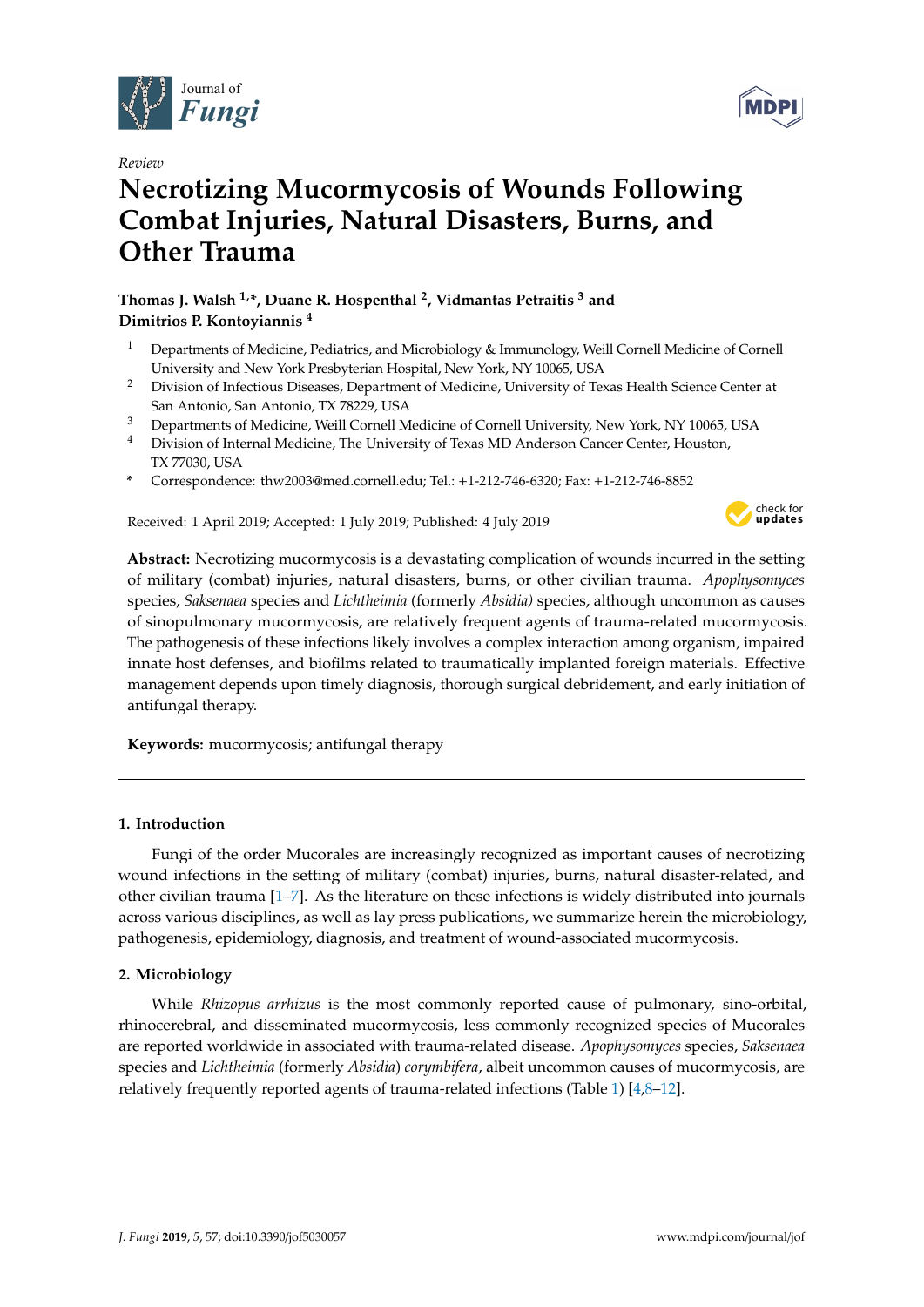<span id="page-1-0"></span>

| Reference                           | Cause of Injury                                                  | Number of<br><b>Patients</b> | Organisms Recovered (n)                                             | Location         |
|-------------------------------------|------------------------------------------------------------------|------------------------------|---------------------------------------------------------------------|------------------|
| Warkentien et al. 2015 [8]          | Combat-related injury                                            | 29                           | Mucor spp. (15), Saksenaea<br>vasiformis (5), Rhizopus spp. (1)     | Afghanistan      |
| Paolino et al. 2012 [13]            | Combat-related injury                                            | 2                            | Mucor sp. (1), Absidia sp. (1)                                      | Afghanistan      |
| Warkentien et al. 2012 [9]          | Combat-related injury                                            | 16                           | Mucor spp. (9), Saksenaea<br>vasiformis (6), Apophysomyces spp. (2) | Afghanistan      |
| Neblett Fanfair et al.<br>2011 [10] | Tornado, 2011                                                    | 13                           | Apophysomyces trapeziformis                                         | Joplin, Missouri |
| Maegele et al. 2006 [11]            | Tsunami, 2004                                                    | 1                            | Apophysomyces elegans                                               | Southeast Asia   |
| Andresen et al. 2005 [14]           | Tsunami, 2004                                                    | 1                            | Apophysomyces elegans                                               | Sri Lanka        |
| Snell et al. 2007 [12]              | Tsunami, 2004                                                    | $\mathbf{1}$                 | Apophysomyces elegans                                               | Thailand         |
| Kyriopoulos et al. 2015 [15]        | Burn injuries and soft<br>tissue automotive<br>injury            | 6                            | Rhizopus spp. (3), Rhizomucor spp. (3)                              | Greece           |
| Schaal et al. 2015 [16]             | Burn injuries                                                    | 9                            | N <sub>S</sub>                                                      | France           |
| Christiaens et al. 2005 [17]        | Burn injuries                                                    | 7                            | Absidia (currently Lichtheimia)<br>corymbifera                      | Belgium          |
| Lelievre et al. 2014 [7]            | Civilian industrial.<br>agricultural, and<br>automotive injuries | 16                           | Apophysomyces elegans complex,<br>Saksenaea vasiformis              | France           |
| Kordy et al. 2004 [18]              | Automotive injury                                                | 1                            | Apophysomyces elegans                                               | Saudi Arabia     |

**Table 1.** Necrotizing Mucormycosis involving Wounds.

NS: not specified.

#### **3. Pathogenesis**

The pathogenesis of mucormycosis wound infections associated with trauma has not been well characterized. Unlike the cutaneous and deep soft tissue infections that occur with mucormycosis in immunocompromised patients, preponderance of patients sustaining traumatic mucormycosis in the setting of military conflict, burns, and civilian trauma, such as that associated with natural disasters and motor vehicle accidents, are immunocompetent. In the immunocompromised patient, the absence of neutrophils, or immunoregulatory dysfunction, or diabetes mellitus clearly increased the risk of locally invasive infection associated with incidental inoculation in skin and deep soft tissue. By comparison, other host and microbiological variables are likely active in the pathogenesis of infection in the immunocompetent patient. Both local and systemic immune impairment may be active in the unique settings of trauma in the previously immunocompetent patient (Figure [1\)](#page-2-0).

Leliefeld and colleagues [\[19\]](#page-8-14) discuss in detail the impact of trauma-associated immunodysregulation and impaired function of neutrophils. Among the multiple mechanisms of trauma-related immune paralysis of neutrophils are impaired chemotaxis, dysfunctional pH control of phagolysosomes, and autocrine or paracrine serine proteolytic cleavage by neutrophil-derived serine proteases and downregulation of immune receptors (CXCR1, CXCR2, IL-2r, IL-6r, and complement receptors, including C5a). Other mechanisms associated with trauma-associated immune paralysis include downregulation of the neutrophil inflammatory response to microbial pathogens by host-tissue derived molecules with damage-associated molecular patterns (DAMPS), such as ATP, uric acid, heat shock proteins, and mitochondrial DNA, as well as release of functionally impaired circulating neutrophil populations and suppression of adaptive immunity. Gupta et al. also describe a Th1/Th2 dysimmunoregulation in patients with post-traumatic sepsis, wherein culture supernatant of T cells demonstrated elevated levels of IL-4, IL-10, and TGF-β and low levels of IL-2and IFN-γ [\[20\]](#page-8-15). These patients also had a T-cell immunophenotype of elevated T-regulatory cells and decreased Th17 cells. This immunodysregulation of Th1/Th2 and Treg/Th17 may further contribute to the net immunosuppression of patients sustaining trauma-associated mucormycosis.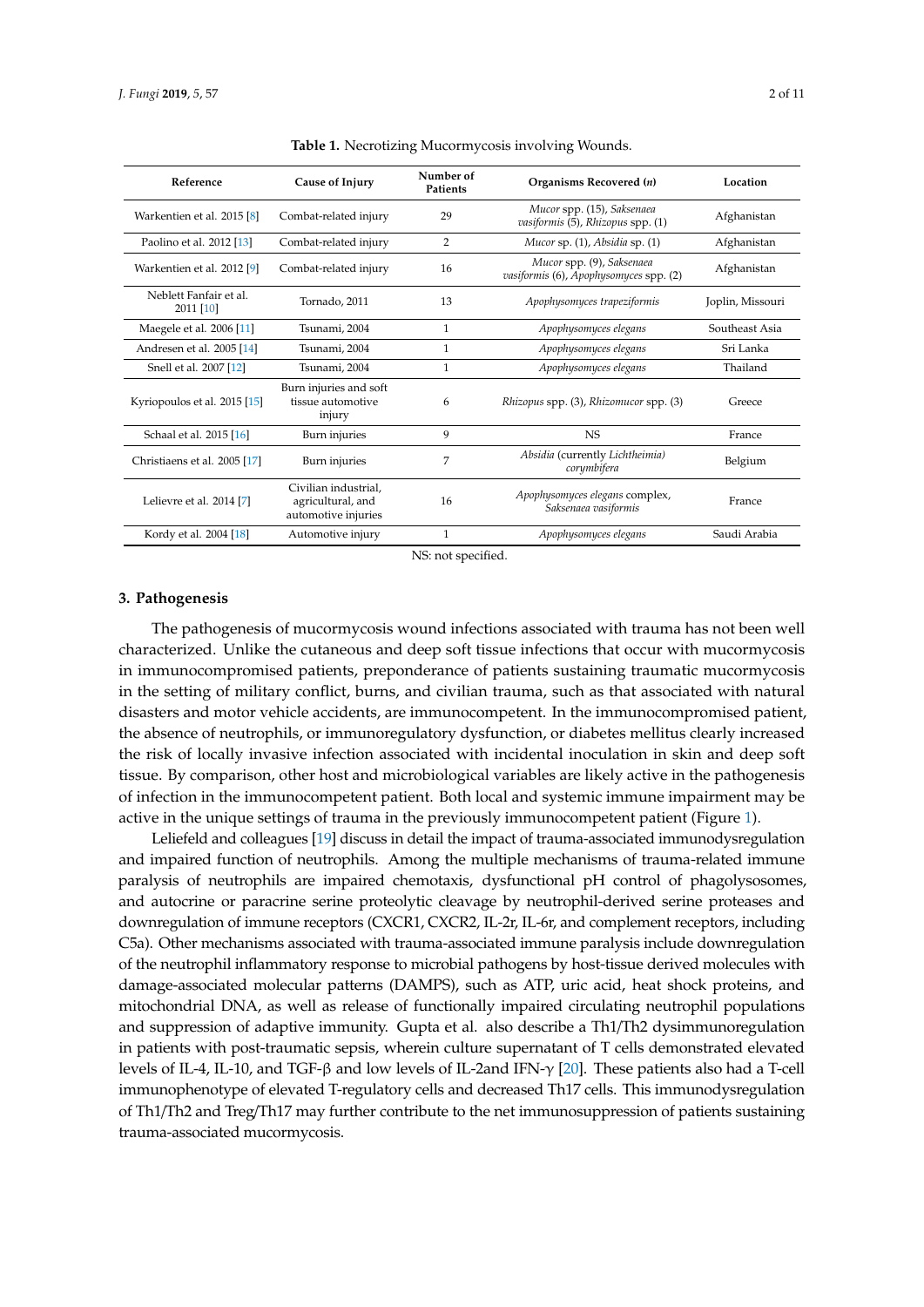<span id="page-2-0"></span>

**Figure 1.** Pathogenesis of Wound Related Mucormycosis.

natural disaster, that there is a sequence of events that would include (1) direct injury to soft tissue resulting in local necrosis, as well as impaired blood flow to damaged tissue, (2) traumatic inoculation of foreign material, including soil, rocks, glass, and wood, contaminated with soil-borne Mucorales forming a nidus for possible biofilm formation, (3) establishment of local infection by the Mucorales fungus in deep tissue, and (4) possible synergistic interaction with bacteria and other fungi to establish a necrotizing infection. Since tissue has been injured, either simultaneously or previously from traumatic injury and impaired host inflammatory cells are unable to eradicate the organism, a local infection is able to be established and become self-propagating as hyphal elements further destroy local tissue, prevent capillary influx of white blood cells, and allow further proliferation of organism. We hypothesize that in the setting of military injuries, civilian trauma, or wounds sustained in

Therapeutic intervention follows from this pathogenesis in that successful management would include thorough and meticulous debridement of necrotic tissue, removal of foreign material, as well as antifungal therapy. The IL-4, IL-10, IL-4, IL-10, and IL-10, and low levels of IL-10, and IL-10, and IL-10, and IL-10, and IL-10, and IL-10, and IL-10, and IL-10, and IL-10, and IL-10, and IL-10, and IL-10, and IL-10, a

# and decreased Th17 cells. This immunodysregulation of Th1/Th2 and Treg/Th17 may further **4. Epidemiology**

## contribute to the net immunosuppression of patients sustaining trauma-associated mucormycosis. *4.1. Mucormycosis Following Combat-Related Injury* where in years I cheating comean Treatment Injury

Combat-associated wounds complicated by invasive fungal infections (IFIs) are associated with serious morbidity and excess mortality [\[8\]](#page-8-3). Early observations suggested that combat wound fungal infections are more difficult to manage and had worse prognosis in comparison to non-fungal combat-related injuries [\[13\]](#page-8-5). In order to better understand the role of military trauma-related invasive fungal infections, particularly mucormycosis, several studies have examined the epidemiology, risk factors, outcome, and management of combat-associated mycoses, including those caused by the Mucorales. These include a series of studies of US military personnel who sustained serious injury in  $A$ fghanistan [\[9](#page-8-6)[,21\]](#page-9-0).

Warkentien et al. of the Infectious Disease Clinical Research Program (IDCRP) Trauma Infectious Disease Outcomes Study (TIDOS) group from the Walter Reed National Military Medical Center, Uniformed Services University of the Health Sciences, San Antonio Military Medical Center, and Landstuhl Regional Medical Center (Landstuhl, Germany) recently reviewed the impact of *Mucorales*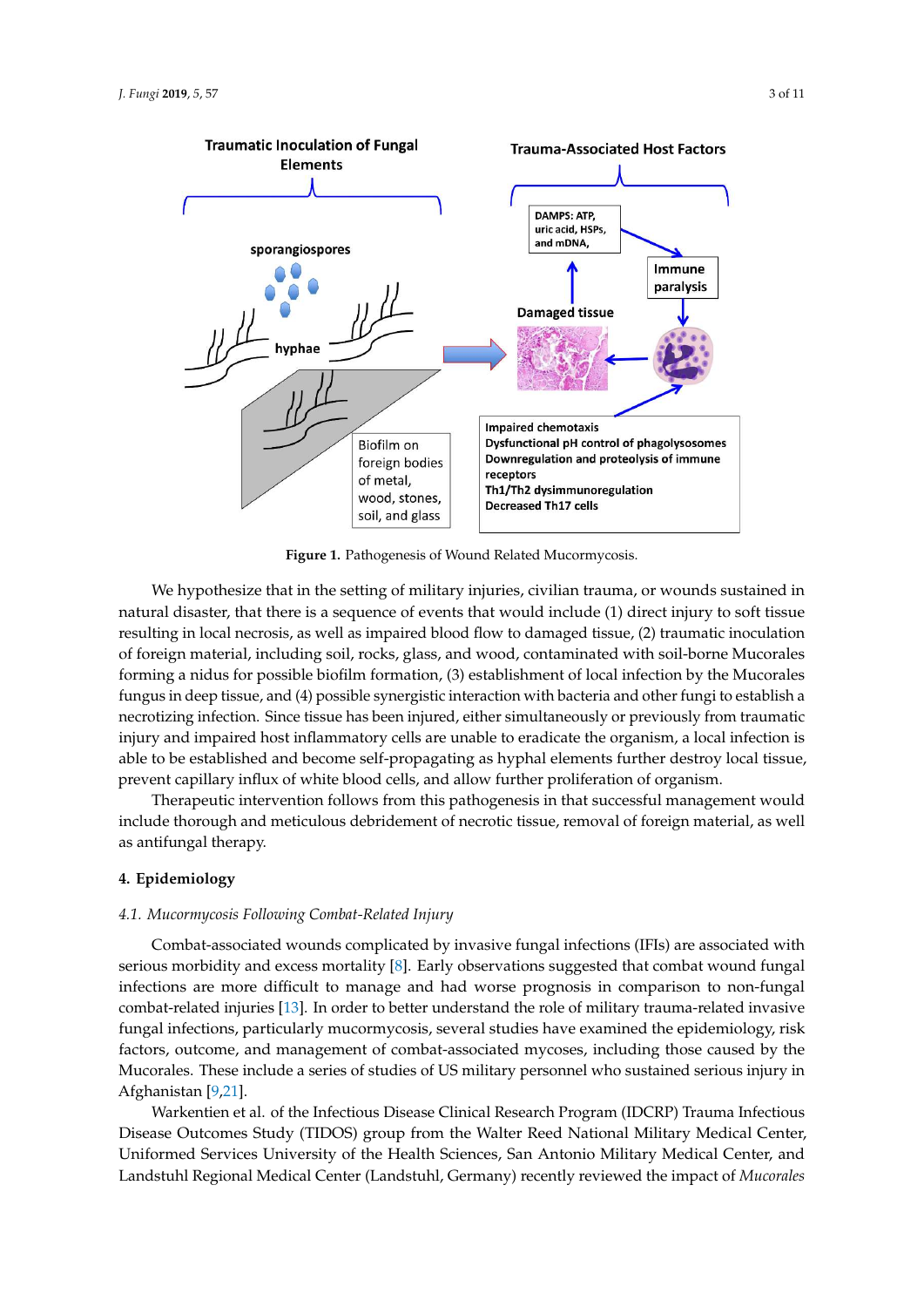and other invasive mould pathogens on clinical outcomes of polymicrobial traumatic wound infections [\[8](#page-8-3)[,9\]](#page-8-6). The investigators initially reported 37 cases of IFI in combat-related wounds using a classification of proven (culture + histological evidence of angioinvasion, (*n* = 20)), probable (culture + nonvascular tissue invasion (*n* = 4)), and possible (positive fungal culture without histopathological documentation  $(n = 13)$ ). The data were collected from records of US military personnel who served in Afghanistan. The following epidemiological and possible risk factors were common to most patients with IFI: Blast injury during foot patrol, injury occurring in southern Afghanistan, lower extremity amputation, and receipt of large volume blood transfusions [\[22](#page-9-1)[,23\]](#page-9-2). Among the mould isolates, Mucorales were cultured in 16 cases, *Aspergillus* spp. in 16, and *Fusarium* spp. in 9. Reflecting the soil and environmental contamination of severely injured wounds, cultures yielded multiple species of moulds in 10 (28%) of these cases. The median age of the patients with IFIs was 22.9 years and 100% were male. All of the IFIs were associated with injuries sustained from blast injury. Traumatic amputations of the lower extremity above or through the knee were the most common type of initial wounds.

These investigators then compared the potential differences in microbiological features and clinical outcomes between wounds classified as IFIs (*n* = 82) and as case-matched control non-IFIs (*n* = 136). The authors further evaluated the effect of the type of mould on clinical outcome [\[24,](#page-9-3)[25\]](#page-9-4). IFIs were predominantly secondary to fungi of the order Mucorales (35%), *Aspergillus* spp. (29%), and *Fusarium* spp. (21%). Among the 29 wound IFIs caused by Mucorales, the most common genera were *Mucor* spp. (*n* = 15 (52%), *Saksenaea vasiformis* (*n* = 5 (17%))*,* and *Rhizopus* spp (*n* = 1 (3%)). The other species of Mucorales were apparently not cultured or identified to species and may have been diagnosed histologically as mucormycosis.

Wounds infected with a species of the Mucorales required longer median time for wound-closure in comparison to those infected with a non-Mucorales fungal pathogen  $(17 \text{ days vs. } 13 \text{ days } (p < 0.01))$ . The study also found that the median time to wound-closure was significantly longer ( $p < 0.001$ ) for IFIs (16 days) than that for the control non-IFIs with or without skin and soft tissue infections (12 and 9 days, respectively). IFI wounds were managed principally by delayed primary closure, full-thickness skin graft, or split-thickness skin graft. Surgical amputations and revisions were more frequently performed in IFI wounds (*n* = 63 (77%)) than in non-IFI wounds (*n* = 71 (52%)). Median duration of antifungal therapy for mucormycosis was 31 days (IQR, 22–44 days). Given the broad range of fungal pathogens causing these infections, when IFI was clinically or microbiologically suspected, a combination of liposomal amphotericin B and voriconazole was empirically initiated for broad antifungal spectrum, pending definitive identification. That voriconazole is added empirically may contribute to the selection of increased virulence of isolates of Mucorales [\[26\]](#page-9-5).

Rodriguez et al. [\[27\]](#page-9-6) reinforced these principles of broad-spectrum combination therapy, with liposomal amphotericin B and voriconazole pending microbiological diagnosis, that was used in management of blast-related wounds suspected of having IFI during Operation Enduring Freedom in Afghanistan. Post-operative local wound management included frequent debridement of necrotic tissue, 0.025% Dakin's solution-soaked kerlix dressing, and instillation vacuum dressings.

#### *4.2. Mucormycosis Following Natural Disasters*

Mucormycosis of deep soft tissues have occurred in victims with severe injuries caused by tornadoes, hurricanes, tsunamis, and floods [\[10](#page-8-7)[–12,](#page-8-4)[14](#page-8-9)[,15](#page-8-10)[,28](#page-9-7)[,29\]](#page-9-8). The organisms are inoculated following penetrating injuries from wind or water borne debris that is driven into deep soft tissues, including muscle, fascia, tendon, and bone.

On 22 May 2011, a catastrophic EF-5 (enhanced Fujito scale; 200 MPH +) rated multiple vortex tornado devastated the community of Joplin, Missouri, USA, resulting in 13 tornado victims with serious necrotizing cutaneous mucormycosis caused by *Apophysomyces trapeziformis* following lacerations and penetrating injury from airborne material, including soil, gravel, wood, and glass [\[10\]](#page-8-7). *Apophysomyces trapeziformis* was definitely identified by sequencing each isolate in the D1–D2 region of the gene encoding 28S rRNA. Eleven patients suffered at least one fracture, 9 sustained blunt trauma, and 5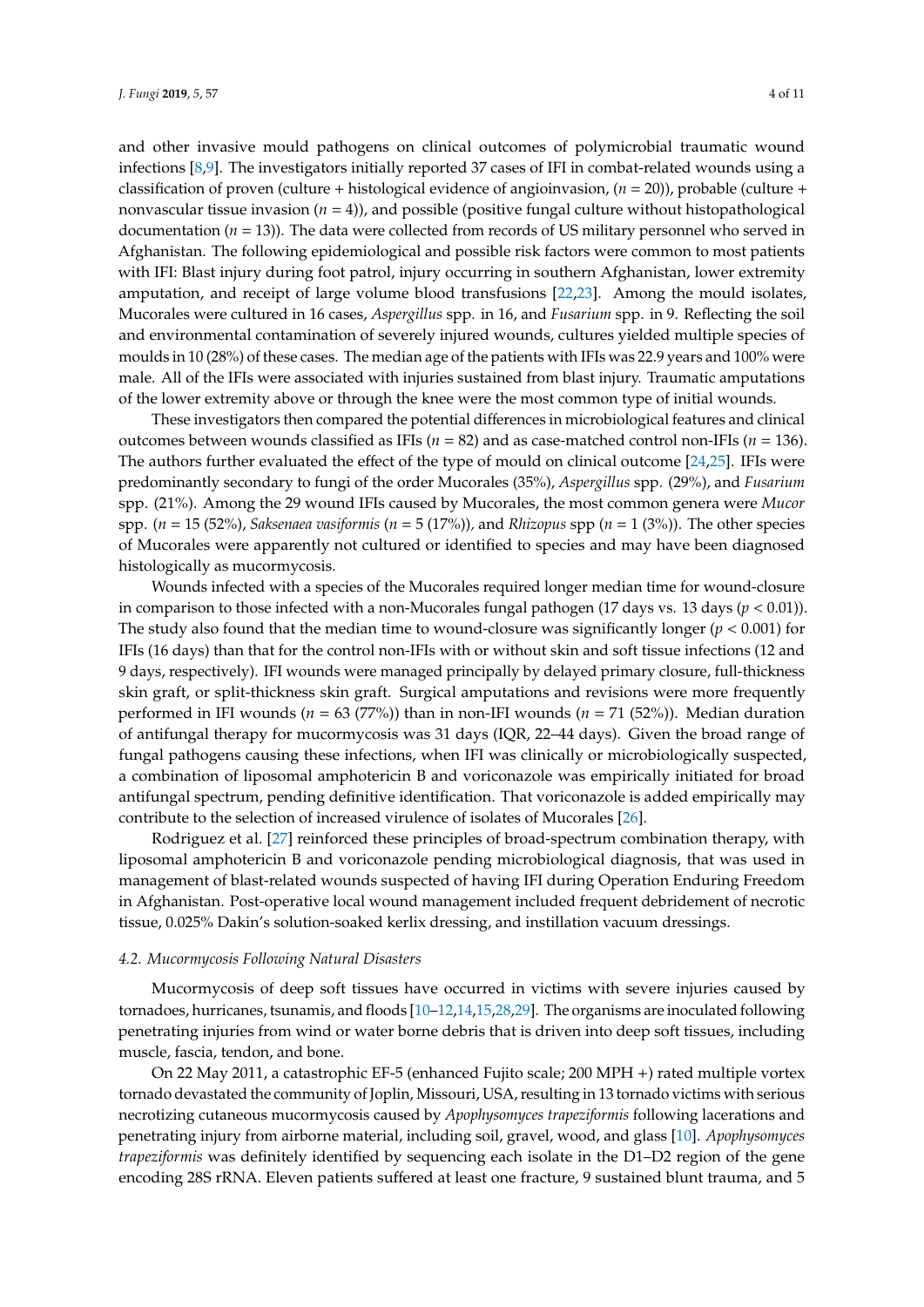had penetrating injury. Multivariate analysis found that necrotizing cutaneous mucormycosis was associated with penetrating injury and increased numbers of wounds.

Five of these patients died. *Apophysomyces* spp. are well described as causes of trauma-related musculoskeletal mucormycosis in immunocompetent hosts. However, *Apophysomyces trapeziformis* had seldom been reported as an etiological agent. Whole-genome sequencing typing (WGST), which was conducted on four isolates, demonstrated that these four isolates were separate individual strains.

Additional WGST analysis was conducted by Etienne and colleagues from the Centers for Diseases Control (CDC) on 17 outbreak isolates and three control strains of *Apophysomyces trapeziformis*, as well as two control isolates of *Apophysomyces variabilis* [\[14\]](#page-8-9). While three clusters of genotypically related or identical isolates were discovered, multiple distinct isolates were also identified among the infecting organisms. The isolates from Joplin were more closely related to each other than to the control isolates, suggesting a local geographic lineage. However, there was no relation between the isolates or genotypic cluster and location within the Joplin area. Given the extensive disruption of soil by the massive tornado system, one could expect that elucidation of any such genotypic and local geographic relationship would be confounded by the wide dispersal of organisms.

The devastating Indian Ocean tsunami of December 26, 2004, that killed more than 200,000 estimated victims with yet another estimated 40,000 seriously wounded patients [\[11](#page-8-8)[,12](#page-8-4)[,28\]](#page-9-7), inflicted infectious wound complications, including trauma-associated mucormycosis, on multiple victims in Thailand, India, Sri Lanka, and other countries. These infections ranged from multifocal cutaneous mucormycosis to mucormycotic necrotizing fasciitis. Patients were described as having multiple large flap lacerations measuring as large as 60 cm in greatest diameter, particularly of the lower extremities. Among these patients, Maegele et al. reported two cases of a lethal combined infection of mucormycosis and *Fusarium* spp. *Apophysomyces elegans* was recovered from one patient. *Aspergillus fumigatus* was also recovered from one of two patients who later died. Other invasive fungal infections complicating this massive tsunami included *Cladophialophora bantiana* soft tissue infection, *Scedosporium apiospermum* brain abscess, and *Aspergillus fumigatus* brain abscess. In addition to these organisms, water-borne bacterial co-infection, including those caused by *Aeromonas hydrophila* and *Pseudomonas aeruginosa*, may have also contributed to the pathogenesis of these infections.

Among other cases of mucormycosis associated with natural disasters, Patiño et al. reported the development of 8 cases of necrotizing soft tissue infection caused by Mucorales fungi following the cataclysmic volcanic eruption of Armero, Colombia in 1985 that resulted in more than 23,000 deaths and 4500 wounded, where burns sustained from lava, pyroclastic flows, and other fires may have allowed for inoculation from environmental pathogens [\[15,](#page-8-10)[29\]](#page-9-8). Within the same issue, Patiño and colleagues underscore the importance of assessing necrotizing fasciitis as a syndromic clinical entity caused by many different pathogens, including Mucorales fungi. Emphasizing the importance of mucormycosis in this tragic setting, among the 38 patients with necrotizing soft tissue infection observed by Patiño and colleagues, 8 had mucormycosis. While overall mortality in patients with necrotizing fasciitis was 47.7%, it was 80% in those with mucormycosis. The authors emphasize the importance of assessing for the presence of these organisms in necrotizing soft tissue infection associated with natural disaster.

#### *4.3. Mucormycosis Following Burn Injuries*

Mucormycosis of burn wounds has been known for more than one-half century to be associated with a high mortality and severe morbidity. Devauchelle et al. recently reviewed the epidemiology of mucormycosis in burn patients [\[5\]](#page-8-16). They identified 7 case series, 3 outbreaks and 25 case reports containing infected patients. Mortality in this review ranged from 29–100%. Kyriopoulos and colleagues from Athens, Greece reported six cases of trauma-associated mucormycosis with review of literature. Among these newly reported patients, severe thermal burns were present in 3 [\[16\]](#page-8-11). The other three patients suffered severe soft tissue trauma due to traffic vehicular accidents. Total body surface area of burns ranged from 45–71%. *Rhizopus* and *Rhizomucor* species were recovered in all patients. Bacterial co-infection with *Staphylococcus aureus*, *Pseudomonas aeruginosa*, *Stenotrophomonas maltophilia*,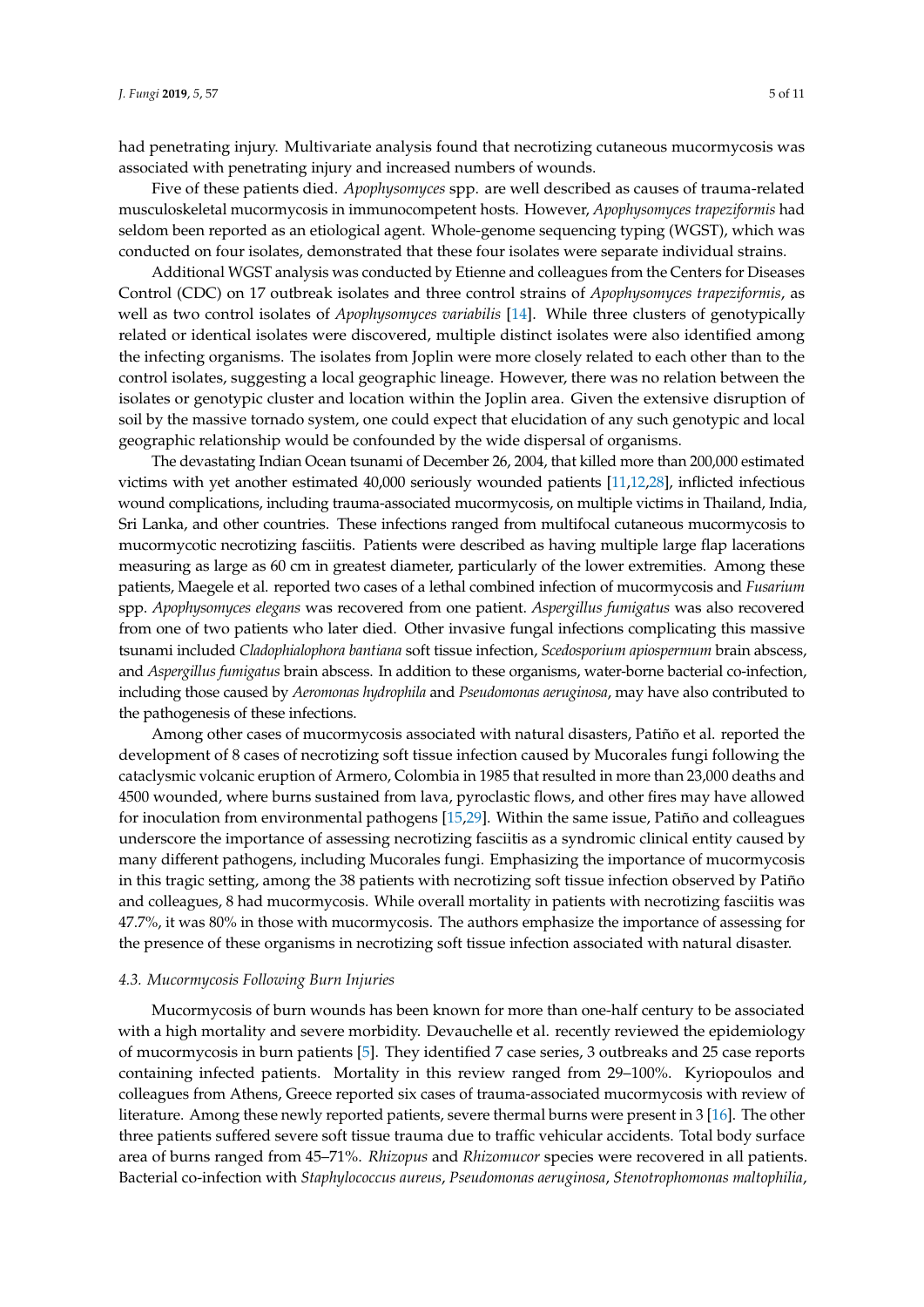*Acinetobacter baumannii*, and *Proteus mirabilis* was identified. The authors observed that the frequency of mucormycosis in their center from 2005 to 2014 among 477 adult patients was 0.63%, which they further noted was consistent with that of Schaal et al., who reported an incidence of 0.5% in a French military burn center [\[17](#page-8-12)[,30\]](#page-9-9). Use of contaminated bandages in the burn unit was the reason for an outbreak of *Absidia corymbifera* infection in 2005, according to Christiaens et al. [\[31\]](#page-9-10). Kyriopoulos et al. describe that their treatment protocol for suspected mould infections of burn wounds stipulates rapid diagnosis and extensive surgical debridement accompanied by amphotericin B in treatment of cases of mucormycosis [\[16\]](#page-8-11).

#### *4.4. Mucormycosis Following Civilian Industrial, Agricultural, and Automotive Injuries*

In addition to military (combat) injuries, burns, and natural disasters injuries as predisposing factors for necrotizing mucormycosis, injuries associated with civilian industrial, agricultural, and automotive/vehicular accidents also pose a threat for these serious infections. Lelievre, representing the French Mycosis Study Group, published a study of posttraumatic mucormycosis [\[7\]](#page-8-1). Cases of posttraumatic mucormycosis were identified and reviewed from the database of the nationwide French study known as "RetroZygo" [\[32\]](#page-9-11). The RetroZygo study included 101 cases of proven and probable mucormycosis. Among these cases were 16 with posttraumatic mucormycosis.

Posttraumatic mucormycosis in these patients was seldom associated with underlying diseases (e.g., diabetes or malignancy) in comparison to other forms of mucormycosis. The preponderance of cutaneous mucormycosis occurred in posttraumatic mucormycosis (87%) vs. other forms of mucormycosis (7%). As these infections were localized to the skin and soft tissue and occurred in a trauma-related clinical setting, an early diagnosis was readily established. Among the causes of mucormycosis, *Apophysomyces elegans* complex and *Saksenaea vasiformis* were recovered more frequently from posttraumatic wounds than from other types of mucormycosis. More patients (94%) underwent surgery for posttraumatic mucormycosis than did those with other forms (48%). Survival at day 90 was greater in posttraumatic mucormycosis (88%) in comparison to that of other types of mucormycosis (48%).

Among the 122 cases that were identified from a systematic review of literature, traffic injuries, domestic accidents, natural disasters, and farm accidents constituted the most common events predisposing to civilian posttraumatic mucormycosis. Dissemination from traumatic mucormycosis seldom occurred (9%). *Apophysomyces elegans* complex and *Lichtheimia* (formerly *Absidia*) spp. were the two most common species recovered from these cases of civilian posttraumatic mucormycosis. *Lichtheimia corymbifera* has long been associated with post-traumatic necrotizing mucormycosis. *Apophysomyces elegans* complex was also a common organism recovered from wounds of posttraumatic mucormycosis.

#### *4.5. Trauma-Related Mucormycosis in Children*

Most patients reported with trauma-associated mucormycosis are adults. Little is known about trauma-associated mucormycosis in pediatric patients. Kordy and colleagues reported the development of severe deep soft tissue mucormycosis caused by *Apophysomyces elegans* in an otherwise healthy child who sustained a traumatic avulsion injury of her latissimus dorsi [\[18\]](#page-8-13). The traumatic inoculation occurred in Saudi Arabia in the setting of the child being thrown from an automobile during a motor vehicle accident and tearing the deep soft tissue in the soil where she had landed. The child was treated successfully with surgical debridement and systemically administered liposomal amphotericin B. This report further underscores the role of *Apophysomyces* spp. in trauma associated necrotizing mucormycosis and highlights the need for a high index of awareness of in both pediatric and adult patients.

#### *4.6. Trauma-Related Osteoarticular Mucormycosis*

While any of the previously mentioned settings may inflict trauma-related osteoarticular mucormycosis, the preponderance of literature addresses deep soft tissue infections. Little has been written about trauma-related osteoarticular mucormycosis. A systematic review of osteoarticular mucormycosis by the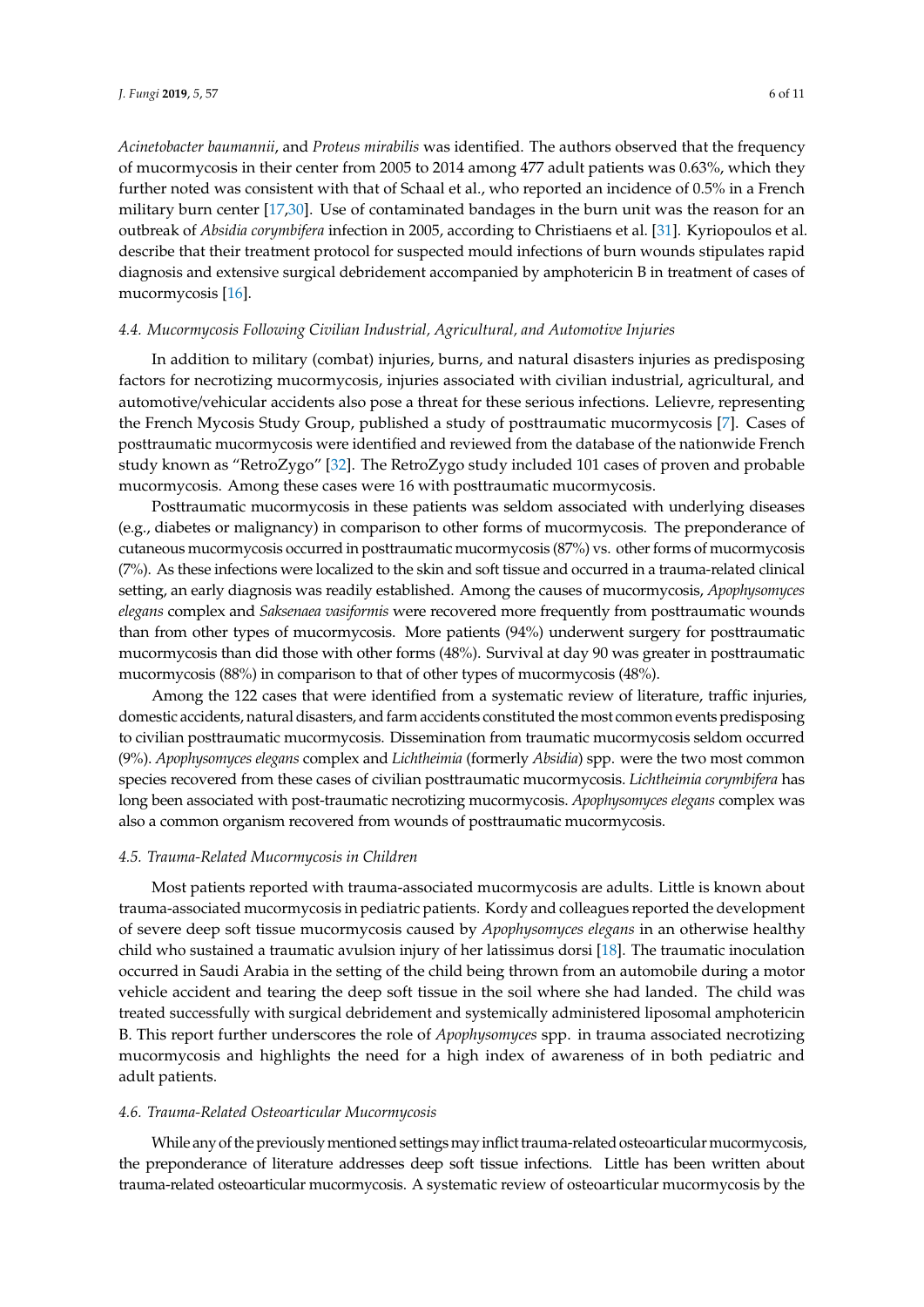International Osteoarticular Mycoses Consortium from 1978 to 2014 [\[33\]](#page-9-12) found that among 34 patients, seven (21%) suffered trauma as the predisposing factor. Among these 7 patients with trauma, the long bones were infected with direct inoculation as the mechanism of infection. By comparison, hematogenous dissemination is the most common mechanism in immunocompromised patients. Despite the complexity of osteoarticular mucormycosis, a combined therapeutic approach of surgical debridement and amphotericin B resulted in a favorable outcome in 82%.

#### **5. Principles of Management**

Strategies of management of trauma-related mucormycosis follow fundamental principles of diagnosis, empirical antifungal therapy for suspected infection, extensive surgical debridement of necrotic tissue, definitive antifungal therapy for documented disease, topical therapy, and reversal of underlying metabolic or immune-impaired conditions.

#### *5.1. Microbiological Diagnosis*

A heightened clinical suspicion at the time of wound assessment and a rapid laboratory diagnosis are essential in the management of trauma-related necrotizing mucormycosis [\[34\]](#page-9-13). Direct examination of calcofluor wet mounts of tissue samples under fluorescent microscopy may rapidly identify organisms while cultures are pending [\[35\]](#page-9-14). Histological sections may further confirm the presence of characteristic broad, sparsely septated, or non-septated hyphae. The presence of angioinvasion further confirms a histological diagnosis.

Deployment of PCR or other molecular diagnostic systems for laboratory diagnosis of wound-associated mucormycosis could complement conventional microbiological methods and guide pathogen-directed antifungal therapy. Rapid molecular diagnostic tools have been developed that may further aid in the diagnosis of necrotizing mucormycosis for those healthcare facilities with clinical laboratories that are resourced with dedicated assays and technologist support. Pioneering work by Kasai and colleagues developed a rapid PCR-based platform that identified several genera (*Rhizopus*, *Mucor*, *Rhizomucor*, and*Cunninghamella* species) within the Mucorales in plasma, bronchoalveolar lavage fluid, and tissue of rabbits with experimental invasive pulmonary mucormycosis [\[36\]](#page-9-15). The primers and probe sequences used in these assays helped in developing several subsequent PCR systems for diagnosis of mucormycosis. Millon et al. studied quantitative PCR assays detecting *Mucor*/*Rhizopus*, *Rhizomucor*, and *Lichtheimia* (formerly *Absidia)*in a retrospective multicenter study [\[37\]](#page-10-0). The investigators found that 36 (81%) of 44 patients had  $\geq$  PCR-positive serum sample. The first positive PCR sample was identified in a median of 9 days before a conventional microbiological or histological diagnosis. The investigators also found that quantification of DNA loads in serum correlated with therapeutic response.

In a combined retrospective and prospective study of 77 burn victims, Legrand and colleagues identified 8 patients with wound related mucormycosis by plasma qPCR in a screening protocol of samples collected twice weekly [\[38\]](#page-10-1). Underscoring its utility in early diagnosis, qPCR identified the presence of wound-associated mucormycosis for a median of 11 days before a conventional diagnosis using standard microbiological or histological tools. Moreover, there was a trend toward improved survival in patients for whom pre-emptive was initiated following a molecular diagnosis of wound-associated mucormycosis.

Fréalle et al. investigated the possible role of non-sterile bandages used to secure sterile gauze and strips in contact with burn wounds in the Burn Unit of the University Hospital of Lille, France in order to determine their relationship to outbreaks of infections caused by *Lichtheimia* (formerly *Absidia)* spp. in March 2014 and July 2016, as well as in individual cases in November 2013 and July 2016. Real-time PCR, and *Lichtheimia* species-specific qPCR detected *Lichtheimia ramosa*, *Lichtheimia ornata*, and *Lichtheimia corymbifera* in crepe bandages and elasticized bandages [\[39\]](#page-10-2). The authors underscore the value of qPCR in molecular epidemiological investigations, the potential role of non-sterile bandages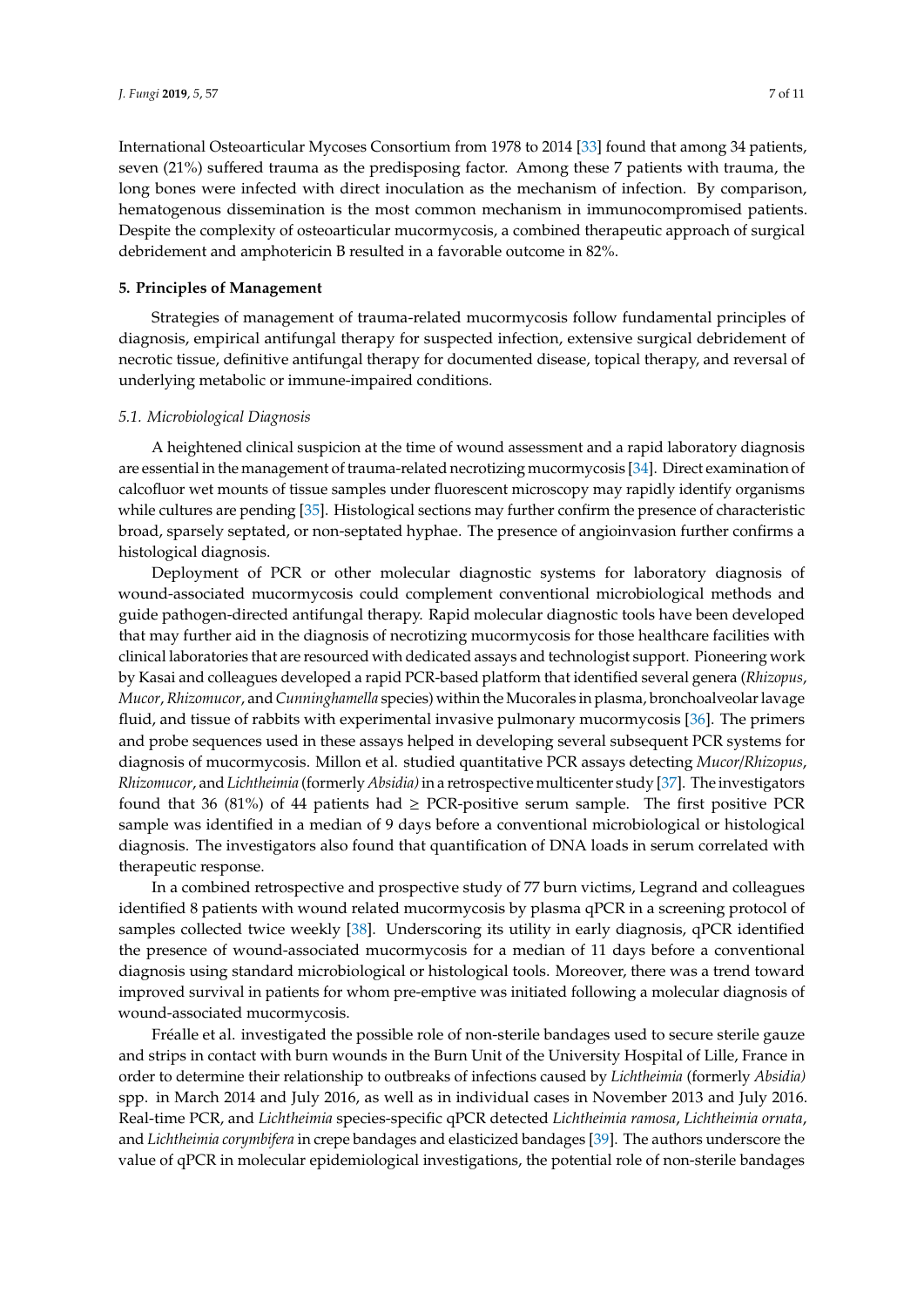as a source of cutaneous mucormycosis in burn patients, and the need for sterile bandages in managing these wounds.

#### *5.2. Surgical Management and Antifungal Therapy*

As trauma-related mucormycosis is an uncommon infection, there are no controlled studies to guide management. Nonetheless, the experience from the medical command caring for servicemen with trauma-related mucormycosis provides the largest body of collective experience in management of this devastating infection [\[27\]](#page-9-6). The approaches outlined by Rodriguez et al. that are grounded in direct battlefield experience during Operation Enduring Freedom maintain that aggressive and frequent surgical debridement with topical antifungal therapy, such as Dakin's solution, was the principal therapy for management of invasive fungal infections, including mucormycosis, in war wounds. When there is a strong suspicion of IFI, initial antifungal therapy consists of liposomal amphotericin B and an intravenously administered triazole, voriconazole or posaconazole. Following a diagnosis of mucormycosis, therapy was consolidated with liposomal amphotericin B.

As a guide to resection of tissue, one of the serious challenges is the need to repeatedly resect necrotic tissue resulting in larger wounds. Defining clear margins is essential in limiting resection of viable tissue while receiving infected margins. We have observed that wound margins may appear clinically and histologically intact while still having viable organisms present. We therefore have used a system of intraoperative assessment of resected tissue margins sent by the surgical team to the clinical microbiology laboratory for fluorescent microscopy using calcofluor wet mounts [\[40](#page-10-3)[,41\]](#page-10-4).

There are, of course, many variables that must be individualized for each patient. These include the extent, timing, and repeating of debridement, the duration of systemic therapy, use of oral agents, role of adjunct hyperbaric oxygen, repair of major tissue defects, and the timing of skin grafting.

#### **6. Future Directions**

Considerably more work is needed in understanding the pathogenesis, diagnosis and treatment of trauma associated mucormycosis. Appropriate immunocompetent animal models are paramount to understanding the pathogenesis and treatment of these infections. Understanding the environmental microbiology of trauma associated mucormycosis is important to addressing the role of non-*Rhizopus* species, such as *Lichtheimia corymbifera, Saksenaea* and *Apophysomyces* spp. Development of new rapid molecular tools, especially at point of care in a trauma setting would be highly beneficial in guiding therapy [\[42–](#page-10-5)[48\]](#page-10-6). Development of new approaches for topical therapy, as well as discovery of novel antifungal agents with the potential for synergistic combinations with licensed compounds may improve therapeutic outcome, especially in eradicating residual fungi that are not removed by debridement or other surgical interventions [\[49,](#page-10-7)[50\]](#page-10-8). Further study of the newer antifungal agents, such as posaconazole and isavuconazole, are merited [\[51\]](#page-10-9). Finally, the potential for novel tissue regenerative systems offers potential new approaches in management of the wounds associated with trauma-related mucormycosis.

**Acknowledgments:** T.J.W. was supported for this work as the Henry Schueler Foundation Scholar in Mucormycosis by the Henry Schueler 41 & 9 Foundation.

**Conflicts of Interest:** D.P.K. acknowledges the Texas 4000 Distinguished Professorship for Cancer Research and the NIH-NCI Cancer Center CORE Support grant no. 16672. D.P.K. reports research support from Astellas Pharma and honoraria for lectures from Merck & Co., Gilead, and United Medical. He has served as a consultant for Astellas Pharma, Cidara, Amplyx, and Mayne, and on the advisory board of Merck & Co. He also reports fees from consultancy and board membership from Pfizer, Astellas, and Schering. T.J.W. has received grants for experimental and clinical antimicrobial pharmacology and therapeutics to his institution from Allergan, Amplyx, Astellas, Lediant, Medicines Company, Merck, Scynexis, Viosera, and Tetraphase and has served as consultant to Amplyx, Astellas, Allergan, ContraFect, Gilead, Lediant, Medicines Company, Merck, Methylgene, Pfizer, and Scynexis.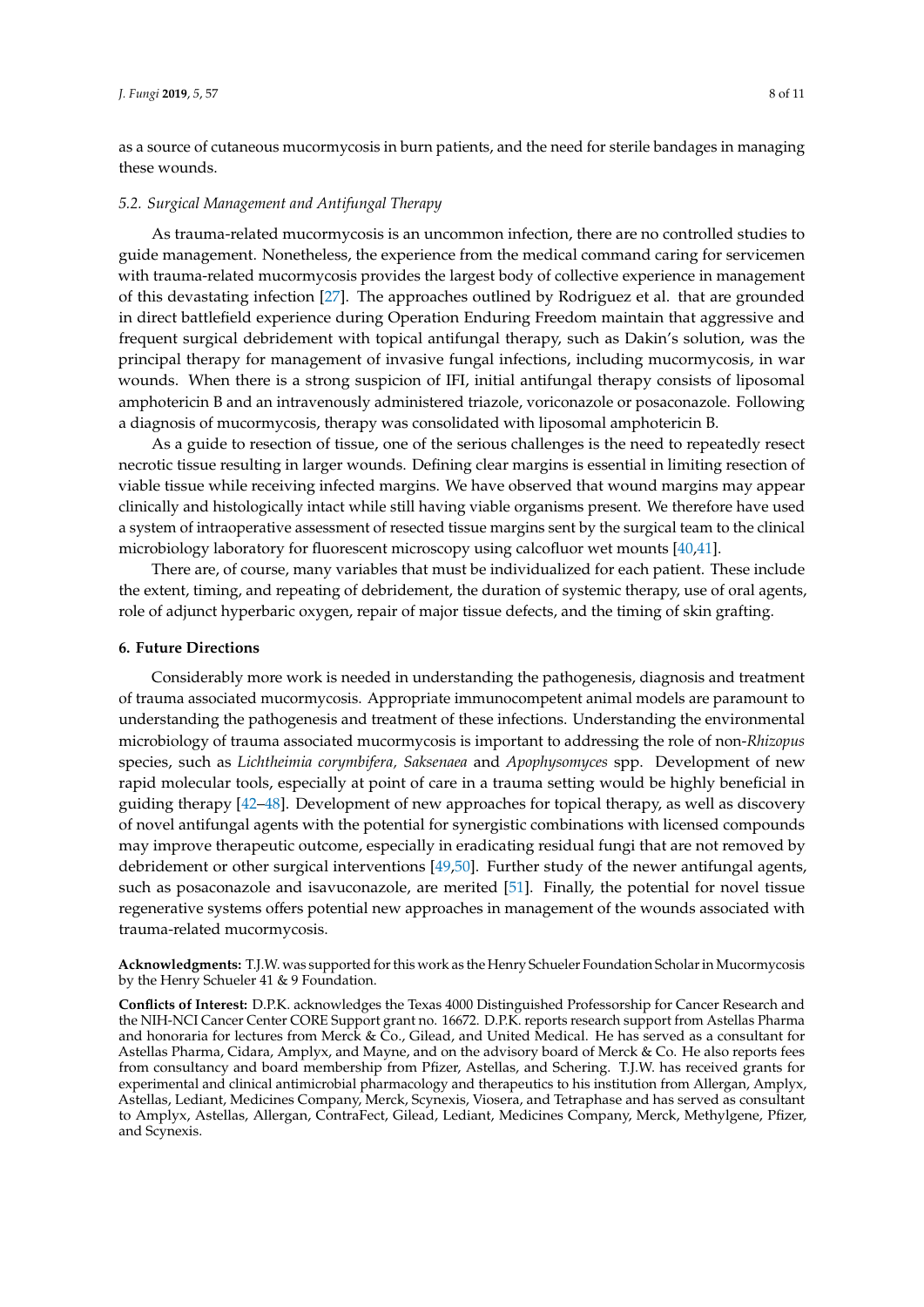## **References**

- <span id="page-8-0"></span>1. Roden, M.M.; Zaoutis, T.E.; Buchanan, W.L.; Knudsen, T.A.; Sarkisova, T.A.; Schaufele, R.L.; Sein, M.; Sein, T.; Chiou, C.C.; Chu, J.H.; et al. Epidemiology and Outcome of Zygomycosis: A Review of 929 Reported Cases. *Clin. Infect. Dis.* **2005**, *41*, 634–653. [\[CrossRef\]](http://dx.doi.org/10.1086/432579) [\[PubMed\]](http://www.ncbi.nlm.nih.gov/pubmed/16080086)
- 2. Petrikkos, G.; Lortholary, O.; Walsh, T.J.; Skiada, A.; Roilides, E.; Kontoyiannis, D.P. Epidemiology and Clinical Manifestations of Mucormycosis. *Clin. Infect. Dis.* **2012**, *54* (Suppl. 1), S23–S34. [\[CrossRef\]](http://dx.doi.org/10.1093/cid/cir866) [\[PubMed\]](http://www.ncbi.nlm.nih.gov/pubmed/22247442)
- 3. Tribble, D.R.; Rodriguez, C.J. Combat-Related Invasive Fungal Wound Infections. *Curr. Fungal Infect. Rep.* **2014**, *8*, 277–286. [\[CrossRef\]](http://dx.doi.org/10.1007/s12281-014-0205-y) [\[PubMed\]](http://www.ncbi.nlm.nih.gov/pubmed/25530825)
- <span id="page-8-2"></span>4. Kronen, R.; Liang, S.Y.; Bochicchio, G.; Bochicchio, K.; Powderly, W.G.; Spec, A. Invasive Fungal Infections Secondary to Traumatic Injury. *Int. J. Infect. Dis.* **2017**, *62*, 102–111. [\[CrossRef\]](http://dx.doi.org/10.1016/j.ijid.2017.07.002) [\[PubMed\]](http://www.ncbi.nlm.nih.gov/pubmed/28705753)
- <span id="page-8-16"></span>5. Devauchelle, P.; Jeanne, M.; Frealle, E. Mucormycosis in Burns Patients. *J. Fungi* **2019**, *5*, 25. [\[CrossRef\]](http://dx.doi.org/10.3390/jof5010025) [\[PubMed\]](http://www.ncbi.nlm.nih.gov/pubmed/30901836)
- 6. Benedict, K.; Park, B.J. Invasive fungal infections after natural disasters. *Emerg. Infect. Dis.* **2014**, *20*, 349–355. [\[CrossRef\]](http://dx.doi.org/10.3201/eid2003.131230) [\[PubMed\]](http://www.ncbi.nlm.nih.gov/pubmed/24565446)
- <span id="page-8-1"></span>7. Lelievre, L.; Garcia-Hermoso, D.; Abdoul, H.; Hivelin, M.; Chouaki, T.; Toubas, D.; Mamez, A.C.; Lantieri, L.; Lortholary, O.; Lanternier, F.; et al. Posttraumatic mucormycosis: A nationwide study in France and review of the literature. *Medicine (Baltimore)* **2014**, *93*, 395–404. [\[CrossRef\]](http://dx.doi.org/10.1097/MD.0000000000000221)
- <span id="page-8-3"></span>8. Warkentien, T.E.; Shaikh, F.; Weintrob, A.C.; Rodriguez, C.J.; Murray, C.K.; Lloyd, B.A.; Ganesan, A.; Aggarwal, D.; Carson, M.L.; Tribble, D.R.; et al. Impact of Mucorales and Other Invasive Molds on Clinical Outcomes of Polymicrobial Traumatic Wound Infections. *J. Clin. Microbiol.* **2015**, *53*, 2262–2270. [\[CrossRef\]](http://dx.doi.org/10.1128/JCM.00835-15)
- <span id="page-8-6"></span>9. Warkentien, T.; Rodriguez, C.; Lloyd, B.; Wells, J.; Weintrob, A.; Dunne, J.R.; Ganesan, A.; Li, P.; Bradley, W.; Gaskins, L.J.; et al. Invasive mold infections following combat-related injuries. *Clin. Infect. Dis.* **2012**, *55*, 1441–1449. [\[CrossRef\]](http://dx.doi.org/10.1093/cid/cis749)
- <span id="page-8-7"></span>10. Neblett Fanfair, R.; Benedict, K.; Bos, J.; Bennett, S.D.; Lo, Y.C.; Adebanjo, T.; Etienne, K.; Deak, E.; Derado, G.; Shieh, W.J.; et al. Necrotizing cutaneous mucormycosis after a tornado in Joplin, Missouri, in 2011. *N. Engl. J. Med.* **2012**, *367*, 2214–2225. [\[CrossRef\]](http://dx.doi.org/10.1056/NEJMoa1204781)
- <span id="page-8-8"></span>11. Maegele, M.; Gregor, S.; Yuecel, N.; Simanski, C.; Paffrath, T.; Rixen, D.; Heiss, M.M.; Rudroff, C.; Saad, S.; Perbix, W.; et al. One year ago not business as usual: Wound management, infection and psychoemotional control during tertiary medical care following the 2004 Tsunami disaster in southeast Asia. *Crit. Care* **2006**, *10*, R50. [\[CrossRef\]](http://dx.doi.org/10.1186/cc4868) [\[PubMed\]](http://www.ncbi.nlm.nih.gov/pubmed/16584527)
- <span id="page-8-4"></span>12. Snell, B.J.; Tavakoli, K. Necrotizing fasciitis caused by Apophysomyces elegans complicating soft-tissue and pelvic injuries in a tsunami survivor from Thailand. *Plast. Reconstr. Surg.* **2007**, *119*, 448–449. [\[CrossRef\]](http://dx.doi.org/10.1097/01.prs.0000233624.34950.f8) [\[PubMed\]](http://www.ncbi.nlm.nih.gov/pubmed/17255729)
- <span id="page-8-5"></span>13. Paolino, K.M.; Henry, J.A.; Hospenthal, D.R.; Wortmann, G.W.; Hartzell, J.D. Invasive fungal infections following combat-related injury. *Mil. Med.* **2012**, *177*, 681–685. [\[CrossRef\]](http://dx.doi.org/10.7205/MILMED-D-11-00364) [\[PubMed\]](http://www.ncbi.nlm.nih.gov/pubmed/22730844)
- <span id="page-8-9"></span>14. Etienne, K.A.; Gillece, J.; Hilsabeck, R.; Schupp, J.M.; Colman, R.; Lockhart, S.R.; Gade, L.; Thompson, E.H.; Sutton, D.A.; Neblett-Fanfair, R.; et al. Whole genome sequence typing to investigate the Apophysomyces outbreak following a tornado in Joplin, Missouri, 2011. *PLoS ONE* **2012**, *7*, e49989. [\[CrossRef\]](http://dx.doi.org/10.1371/journal.pone.0049989) [\[PubMed\]](http://www.ncbi.nlm.nih.gov/pubmed/23209631)
- <span id="page-8-10"></span>15. Patiño, J.F.; Castro, D. Necrotizing lesions of soft tissues: A review. *World J. Surg.* **1991**, *15*, 235–239. [\[CrossRef\]](http://dx.doi.org/10.1007/BF01659058) [\[PubMed\]](http://www.ncbi.nlm.nih.gov/pubmed/2031360)
- <span id="page-8-11"></span>16. Kyriopoulos, E.J.; Kyriakopoulos, A.; Karonidis, A.; Gravvanis, A.; Gamatsi, I.; Tsironis, C.; Tsoutsos, D. Burn injuries and soft tissue traumas complicated by mucormycosis infection: A report of six cases and review of the literature. *Ann. Burns Fire Disasters* **2015**, *28*, 280–287. [\[PubMed\]](http://www.ncbi.nlm.nih.gov/pubmed/27777549)
- <span id="page-8-12"></span>17. Schaal, J.-V.; Leclerc, T.; Pasquier, P.; Bargues, L. Epidemiology of fungal infection in burns: Therapeutic implications. *Burns* **2012**, *38*, 942–943. [\[CrossRef\]](http://dx.doi.org/10.1016/j.burns.2012.02.028) [\[PubMed\]](http://www.ncbi.nlm.nih.gov/pubmed/22494950)
- <span id="page-8-13"></span>18. Kordy, F.N.; Al-Mohsen, I.Z.; Hashem, F.; Almodovar, E.; Al Hajjar, S.; Walsh, T.J. Successful treatment of a child with post-traumatic narcotizing fasciitis caused by Apophysomyces elegans: Case report and review of literature. *Pediatr. Infect. Dis. J.* **2004**, *23*, 877–879. [\[CrossRef\]](http://dx.doi.org/10.1097/01.inf.0000136870.17071.fd)
- <span id="page-8-14"></span>19. Leliefeld, P.H.; Wessels, C.M.; Leenen, L.P.; Koenderman, L.; Pillay, J. The role of neutrophils in immune dysfunction during severe inflammation. *Crit. Care* **2016**, *20*, 73. [\[CrossRef\]](http://dx.doi.org/10.1186/s13054-016-1250-4)
- <span id="page-8-15"></span>20. Gupta, D.L.; Bhoi, S.; Mohan, T.; Galwnkar, S.; Rao, D.N. Th1Coexistence of Th1/Th2 and Th17/Treg imbalances in patients with post traumatic sepsis. *Cytokine* **2016**, *88*, 214–221. [\[CrossRef\]](http://dx.doi.org/10.1016/j.cyto.2016.09.010)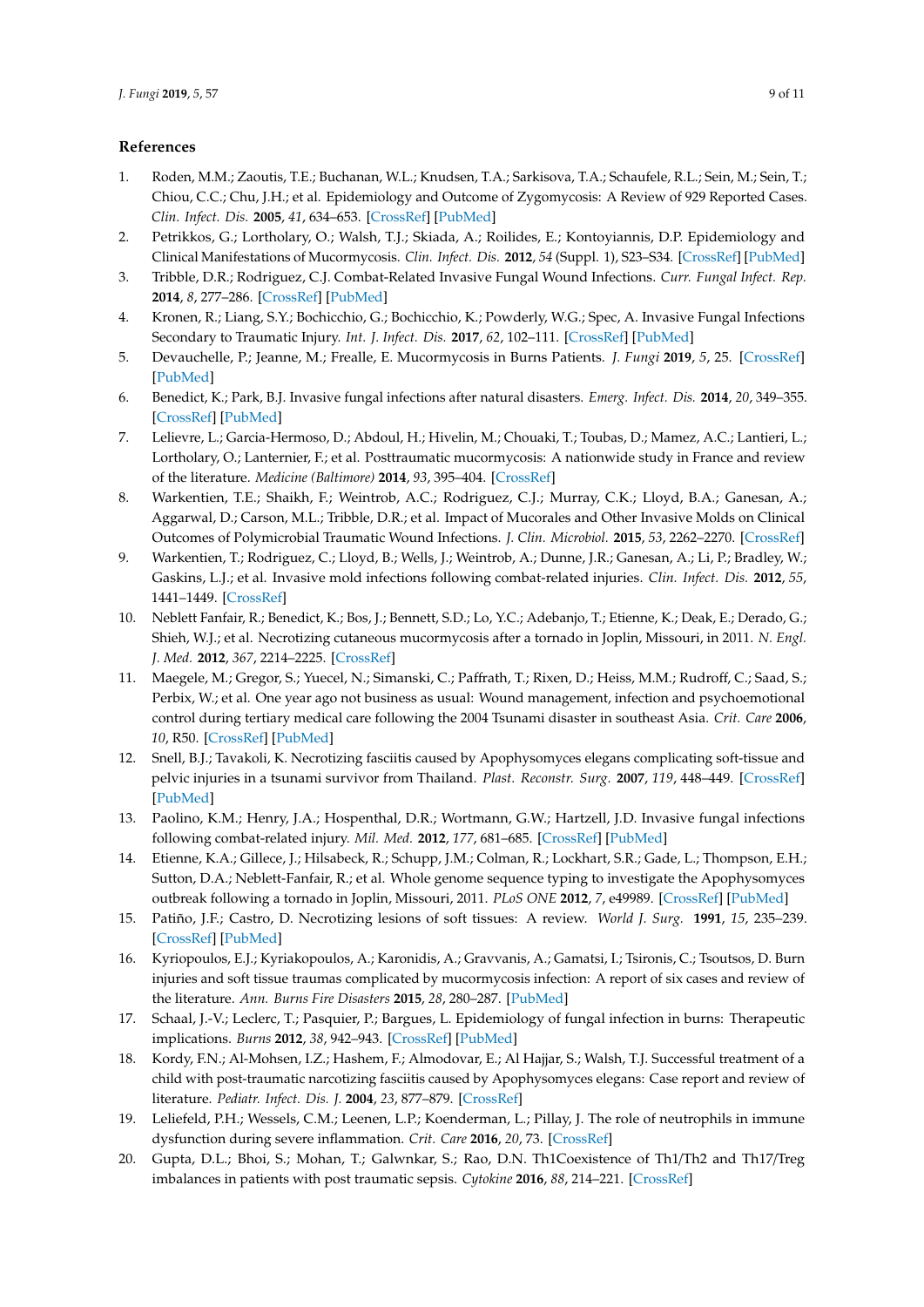- <span id="page-9-0"></span>21. Weintrob, A.C.; Weisbrod, A.B.; Dunne, J.R.; Rodriguez, C.J.; Malone, D.; Lloyd, B.A.; Warkentien, T.E.; Wells, J.; Murray, C.K.; Bradley, W.; et al. Combat trauma-associated invasive fungal wound infections: epidemiology and clinical classification. *Epidemiol. Infect.* **2015**, *143*, 214–224. [\[CrossRef\]](http://dx.doi.org/10.1017/S095026881400051X) [\[PubMed\]](http://www.ncbi.nlm.nih.gov/pubmed/24642013)
- <span id="page-9-1"></span>22. Tribble, D.R.; Rodriguez, C.J.; Weintrob, A.C.; Shaikh, F.; Aggarwal, D.; Carson, M.L.; Murray, C.K.; Masuoka, P.; Infectious Disease Clinical Research Program Trauma Infectious Disease Outcomes Study Group. Environmental Factors Related to Fungal Wound Contamination after Combat Trauma in Afghanistan, 2009–2011. *Emerg. Infect. Dis.* **2015**, *21*, 1759–1769. [\[CrossRef\]](http://dx.doi.org/10.3201/eid2110.141759) [\[PubMed\]](http://www.ncbi.nlm.nih.gov/pubmed/26401897)
- <span id="page-9-2"></span>23. Rodriguez, C.J.; Weintrob, A.C.; Shah, J.; Malone, D.; Dunne, J.R.; Weisbrod, A.B.; Lloyd, B.A.; Warkentien, T.E.; Murray, C.K.; Wilkins, K.; et al. Risk factors associated with invasive fungal infections in combat trauma. *Surg. Infect. (Larchmt)* **2014**, *15*, 521–526. [\[CrossRef\]](http://dx.doi.org/10.1089/sur.2013.123) [\[PubMed\]](http://www.ncbi.nlm.nih.gov/pubmed/24821267)
- <span id="page-9-3"></span>24. Lewandowski, L.R.; Weintrob, A.C.; Tribble, D.R.; Rodriguez, C.J.; Petfield, J.; Lloyd, B.A.; Murray, C.K.; Stinner, D.; Aggarwal, D.; Shaikh, F.; et al. Early Complications and Outcomes in Combat Injury-Related Invasive Fungal Wound Infections: A Case-Control Analysis. *J. Orthop. Trauma* **2016**, *30*, e93–e99. [\[CrossRef\]](http://dx.doi.org/10.1097/BOT.0000000000000447) [\[PubMed\]](http://www.ncbi.nlm.nih.gov/pubmed/26360542)
- <span id="page-9-4"></span>25. Rodriguez, C.; Weintrob, A.C.; Dunne, J.R.; Weisbrod, A.B.; Lloyd, B.; Warkentien, T.; Malone, D.; Wells, J.; Murray, C.K.; Bradley, W.; et al. Clinical relevance of mold culture positivity with and without recurrent wound necrosis following combat-related injuries. *J. Trauma Acute Care Surg.* **2014**, *77*, 769–773. [\[CrossRef\]](http://dx.doi.org/10.1097/TA.0000000000000438) [\[PubMed\]](http://www.ncbi.nlm.nih.gov/pubmed/25494431)
- <span id="page-9-5"></span>26. Chamilos, G.; Lamaris, G.A.; Ben-Ami, R.; Lewis, R.E.; Samonis, G.; Kontoyiannis, D.P. Increased Virulence of Zygomycetes Organisms Following Exposure to Voriconazole: A Study Involving Fly and Murine Models of Zygomycosis. *J. Infect. Dis.* **2009**, *199*, 1399–1406.
- <span id="page-9-6"></span>27. Rodriguez, C.J.; Tribble, D.R.; Malone, D.L.; Murray, C.K.; Jessie, E.M.; Khan, M.; Fleming, M.E.; Potter, B.K.; Gordon, W.T.; Shackelford, S.A. Treatment of Suspected Invasive Fungal Infection in War Wounds. *Mil. Med.* **2018**, *183* (Suppl. 2), 142–146. [\[CrossRef\]](http://dx.doi.org/10.1093/milmed/usy079)
- <span id="page-9-7"></span>28. Andresen, D.; Donaldson, A.; Choo, L.; Knox, A.; Klaassen, M.; Ursic, C.; Vonthethoff, L.; Krilis, S.; Konecny, P. Multifocal cutaneous mucormycosis complicating polymicrobial wound infections in a tsunami survivor from Sri Lanka. *Lancet* **2005**, *365*, 876–878. [\[CrossRef\]](http://dx.doi.org/10.1016/S0140-6736(05)71046-1)
- <span id="page-9-8"></span>29. Patiño, J.F.; Castro, D.; Valencia, A.; Morales, P. Necrotizing soft tissue lesions after a volcanic cataclysm. *World J. Surg.* **1991**, *15*, 240–247. [\[CrossRef\]](http://dx.doi.org/10.1007/BF01659059)
- <span id="page-9-9"></span>30. Schaal, J.; Leclerc, T.; Soler, C.; Donat, N.; Cirrode, A.; Jault, P.; Bargues, L. Epidemiology of filamentous fungal infections in burned patients: A French retrospective study. *Burns* **2015**, *41*, 853–863. [\[CrossRef\]](http://dx.doi.org/10.1016/j.burns.2014.10.024)
- <span id="page-9-10"></span>31. Christiaens, G.; Hayette, M.P.; Jacquemin, D.; Melin, P.; Mutsers, J.; De Mol, P. An outbreak of Absidia corymbifera infection associated with bandage contamination in a burns unit. *J. Hosp. Infect.* **2005**, *61*, 88. [\[CrossRef\]](http://dx.doi.org/10.1016/j.jhin.2004.12.011) [\[PubMed\]](http://www.ncbi.nlm.nih.gov/pubmed/16054948)
- <span id="page-9-11"></span>32. Dannaoui, E.; Morizot, G.; Elie, C.; Garcia-Hermoso, D.; Huerre, M.; Dromer, F.; Lortholary, O.; Lanternier, F.; Bitar, D. A Global Analysis of Mucormycosis in France: The RetroZygo Study (2005–2007). *Clin. Infect. Dis.* **2012**, *54* (Suppl. 1), S35–S43.
- <span id="page-9-12"></span>33. Taj-Aldeen, S.; Gamaletsou, M.N.; Rammaert, B.; Sipsas, N.V.; Zeller, V.; Roilides, E.; Kontoyiannis, D.P.; Henry, M.; Petraitis, V.; Moriyama, B.; et al. Bone and joint infections caused by Mucormycetes: A challenging osteoarticular mycosis of the 21st century. *Med. Mycol.* **2017**, *55*, 691–704. [\[CrossRef\]](http://dx.doi.org/10.1093/mmy/myw136) [\[PubMed\]](http://www.ncbi.nlm.nih.gov/pubmed/28053147)
- <span id="page-9-13"></span>34. Lloyd, B.; Weintrob, A.C.; Rodriguez, C.; Dunne, J.R.; Weisbrod, A.B.; Hinkle, M.; Warkentien, T.; Murray, C.K.; Oh, J.; Millar, E.V.; et al. Effect of Early Screening for Invasive Fungal Infections in U.S. Service Members with Explosive Blast Injuries. *Surg. Infect.* **2014**, *15*, 619–626. [\[CrossRef\]](http://dx.doi.org/10.1089/sur.2012.245) [\[PubMed\]](http://www.ncbi.nlm.nih.gov/pubmed/24823926)
- <span id="page-9-14"></span>35. Gamaletsou, M.N.; Hayden, R.T.; Walsh, T.J.; McGinnis, M.R.; Kontoyiannis, D.P. Early Clinical and Laboratory Diagnosis of Invasive Pulmonary, Extrapulmonary, and Disseminated Mucormycosis (Zygomycosis). *Clin. Infect. Dis.* **2012**, *54* (Suppl. 1), S55–S60.
- <span id="page-9-15"></span>36. Kasai, M.; Harrington, S.M.; Francesconi, A.; Petraitis, V.; Petraitiene, R.; Schaufele, R.L.; Sein, T.; Cotton, M.P.; Hughes, J.E.; Beveridge, M.G.; et al. Detection of molecular biomarkers for *Rhizopus* spp., *Mucor* spp., and *Cunninghamella* spp. by quantitative PCR and melt curve analysis in plasma, bronchoalveolar lavage, and lung tissue in experimental pulmonary zygomycosis. *J. Clin. Microbiol.* **2008**, *46*, 3690–3702. [\[CrossRef\]](http://dx.doi.org/10.1128/JCM.00917-08) [\[PubMed\]](http://www.ncbi.nlm.nih.gov/pubmed/18845827)